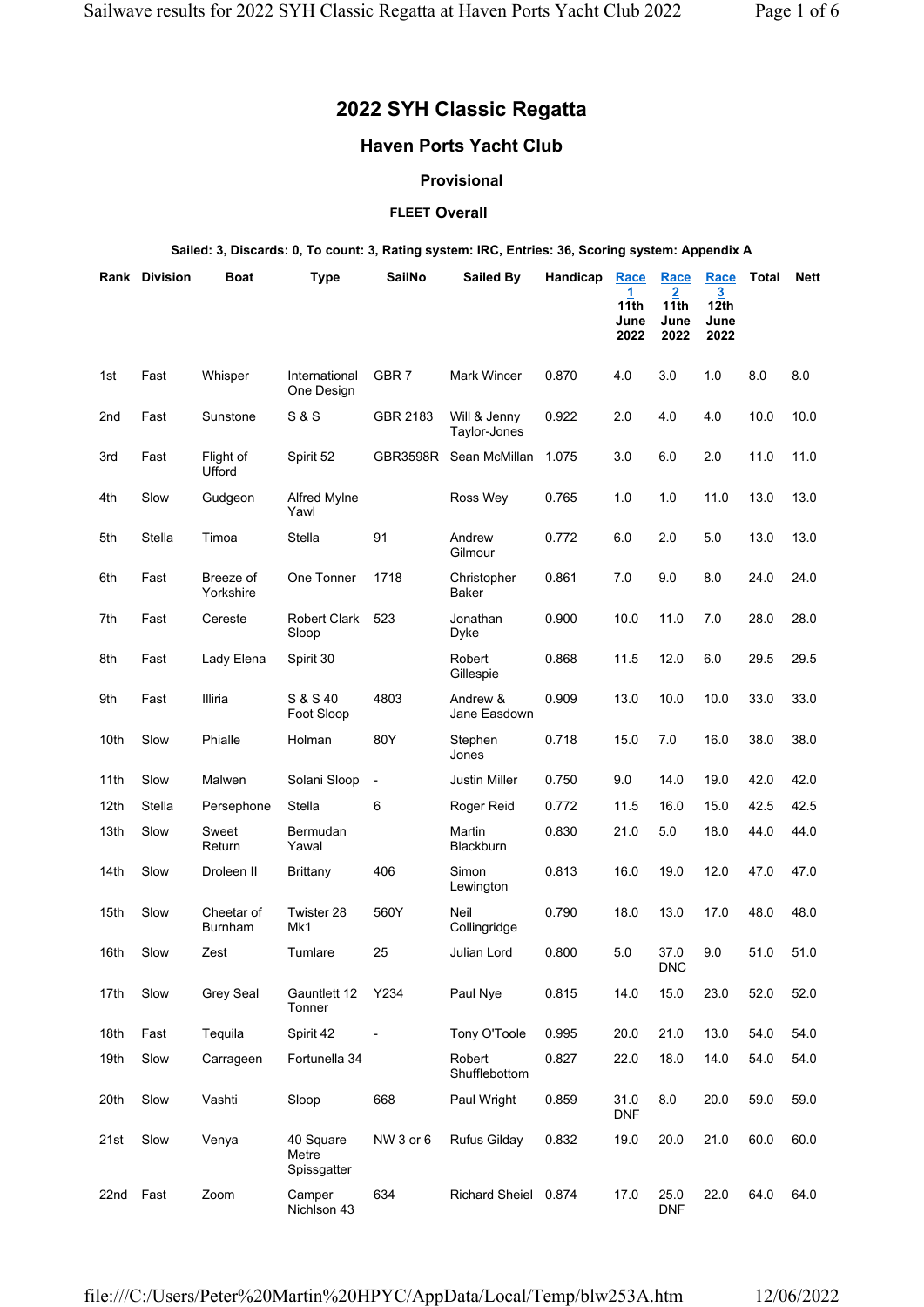|      | Rank Division | <b>Boat</b>         | <b>Type</b>                      | <b>SailNo</b>  | Sailed By                                   | Handicap | <b>Race</b><br>1<br>11th<br>June<br>2022 | Race<br>2<br>11th<br>June<br>2022 | Race<br>3<br>12 <sub>th</sub><br>June<br>2022 | <b>Total</b> | <b>Nett</b> |
|------|---------------|---------------------|----------------------------------|----------------|---------------------------------------------|----------|------------------------------------------|-----------------------------------|-----------------------------------------------|--------------|-------------|
| 23rd | Stella        | Stardust            | Stella                           | 89             | Philip Waring<br>& Jeffrev<br><b>Bowles</b> | 0.772    | 23.0                                     | 17.0                              | 25.0                                          | 65.0         | 65.0        |
| 24th | Slow          | Cachalot            | <b>Gaff Cutter</b>               |                | Stephen<br>Daley-Yates                      | 0.740    | 8.0                                      | 23.0                              | 37.0<br><b>DNC</b>                            | 68.0         | 68.0        |
| 25th | Slow          | Stealaway           | Bangor S<br><b>Class Cutter</b>  | S <sub>1</sub> | Mike &<br>Georgie Butler                    | 0.770    | 24.0                                     | 22.0                              | 29.0<br><b>DNF</b>                            | 75.0         | 75.0        |
| 26th | Fast          | Mitzi               | International<br>One Design      | <b>GBR 17</b>  | Ben Van Dijke<br>& Amanda<br>Stear          | 0.870    | 37.0<br><b>DNC</b>                       | 37.0<br><b>DNC</b>                | 3.0                                           | 77.0         | 77.0        |
| 27th | Slow          | Rhumba              | Holman<br>Sterling               | <b>ST 19</b>   | Clive Church                                | 0.798    | 31.0<br><b>DNS</b>                       | 37.0<br><b>DNC</b>                | 24.0                                          | 92.0         | 92.0        |
| 28th | Slow          | Thistle             | Enderlein<br>Sloop               | <b>FS 760</b>  | Sebastian<br>Watt                           | 0.777    | 31.0<br><b>DNF</b>                       | 37.0<br><b>DNC</b>                | 26.0                                          | 94.0         | 94.0        |
| 29th | Fast          | <b>Bonaventure</b>  | Bermudan                         |                | Richard<br>Haines                           | 0.990    | 31.0<br><b>DNS</b>                       | 37.0<br><b>DNC</b>                | 29.0<br><b>DNF</b>                            | 97.0         | 97.0        |
| 30th | Slow          | Rely                | Working<br>Boat                  |                | Sophie<br><b>Blackburn</b>                  | 0.735    | 31.0<br><b>DNS</b>                       | 37.0<br><b>DNC</b>                | 37.0<br><b>DNC</b>                            | 105.0        | 105.0       |
| 30th | Slow          | Lynx                | <b>Half Tonner</b>               | K 5097         | Jane Mardell<br>& Anthony<br>Meehan         | 0.805    | 31.0<br><b>DNS</b>                       | 37.0<br><b>DNC</b>                | 37.0<br><b>DNC</b>                            | 105.0        | 105.0       |
| 32nd | Fast          | Fanfare of<br>Essex | Holmann<br>Sloop                 |                | Jenny<br>Mummery                            | 1.000    | 37.0<br><b>DNC</b>                       | 37.0<br><b>DNC</b>                | 37.0<br><b>DNC</b>                            | 111.0        | 111.0       |
| 32nd | Slow          | Amarapura           | F Parker<br>One Off 38'<br>Sloop | 1037           | Lorenzo<br>Giovene                          | 0.850    | 37.0<br><b>DNC</b>                       | 37.0<br><b>DNC</b>                | 37.0<br><b>DNC</b>                            | 111.0        | 111.0       |
| 32nd | Stella        | Lodestar            | Stella                           | 64             | Mark<br>Montgomery-<br>Smith                | 0.772    | 37.0<br><b>DNC</b>                       | 37.0<br><b>DNC</b>                | 37.0<br><b>DNC</b>                            | 111.0        | 111.0       |
| 32nd | Slow          | Dauber              | Bermudan<br>Sloop                | 1067           | Stephen<br>Meakin                           | 0.801    | 37.0<br><b>DNC</b>                       | 37.0<br><b>DNC</b>                | 37.0<br><b>DNC</b>                            | 111.0        | 111.0       |
| 32nd | SLow          | Cirrus              | East Anglian<br>Mk1              | 140Y           | <b>Phillip Hurst</b>                        | 0.780    | 37.0<br><b>DNC</b>                       | 37.0<br><b>DNC</b>                | 37.0<br><b>DNC</b>                            | 111.0        | 111.0       |

### Race 1 - 11th June 2022

#### Start: Start 1, Finishes: Place

| Rank | <b>Division</b> | <b>Boat</b>            | <b>Type</b>                 | <b>SailNo</b>    | Sailed By                    | Handicap | <b>Finish</b> | <b>Elapsed</b> | <b>Corrected</b> | Points |
|------|-----------------|------------------------|-----------------------------|------------------|------------------------------|----------|---------------|----------------|------------------|--------|
| 1    | Slow            | Gudgeon                | Alfred<br>Mylne Yawl        |                  | Ross Wey                     | 0.765    | 12:23:10      | 1:33:10        | 1:11:16          | 1.0    |
| 2    | Fast            | Sunstone               | <b>S&amp;S</b>              | GBR 2183         | Will & Jenny<br>Taylor-Jones | 0.922    | 12:32:04      | 1:22:04        | 1:15:40          | 2.0    |
| 3    | Fast            | Flight of<br>Ufford    | Spirit 52                   | <b>GBR3598R</b>  | Sean<br>McMillan             | 1.075    | 12:22:18      | 1:12:18        | 1:17:43          | 3.0    |
| 4    | Fast            | Whisper                | International<br>One Design | GBR <sub>7</sub> | <b>Mark Wincer</b>           | 0.870    | 12:39:23      | 1:29:23        | 1:17:46          | 4.0    |
| 5    | Slow            | Zest                   | Tumlare                     | 25               | Julian Lord                  | 0.800    | 12:30:00      | 1:40:00        | 1:20:00          | 5.0    |
| 6    | Stella          | Timoa                  | Stella                      | 91               | Andrew<br>Gilmour            | 0.772    | 12:46:00      | 1:46:00        | 1:21:50          | 6.0    |
| 7    | Fast            | Breeze of<br>Yorkshire | One Tonner                  | 1718             | Christopher<br>Baker         | 0.861    | 12:45:54      | 1:35:54        | 1:22:34          | 7.0    |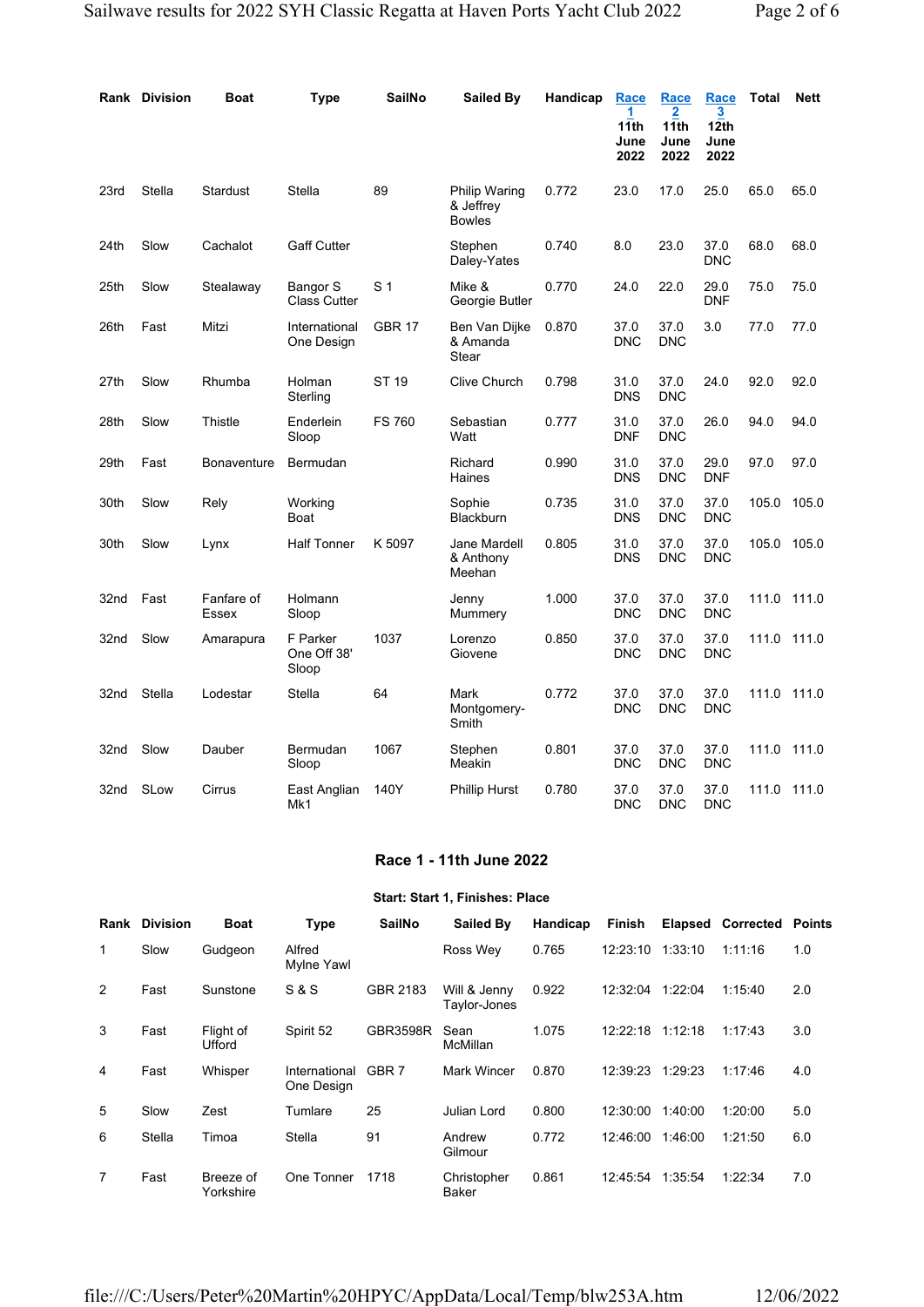|    | <b>Rank Division</b> | <b>Boat</b>                  | <b>Type</b>                       | <b>SailNo</b>  | Sailed By                                          | Handicap | Finish           | <b>Elapsed</b> | Corrected | <b>Points</b> |
|----|----------------------|------------------------------|-----------------------------------|----------------|----------------------------------------------------|----------|------------------|----------------|-----------|---------------|
| 8  | Slow                 | Cachalot                     | <b>Gaff Cutter</b>                |                | Stephen<br>Daley-Yates                             | 0.740    | 12:41:46         | 1:51:46        | 1:22:42   | 8.0           |
| 9  | Slow                 | Malwen                       | Solani<br>Sloop                   |                | Justin Miller                                      | 0.750    | 12:40:40         | 1:50:40        | 1:23:00   | 9.0           |
| 10 | Fast                 | Cereste                      | Robert<br>Clark Sloop             | 523            | Jonathan<br>Dyke                                   | 0.900    | 12:43:32 1:33:32 |                | 1:24:11   | 10.0          |
| 11 | Fast                 | Lady Elena                   | Spirit 30                         |                | Robert<br>Gillespie                                | 0.868    | 12:47:50 1:37:50 |                | 1:24:55   | 11.5          |
| 11 | Stella               | Persephone                   | Stella                            | 6              | Roger Reid                                         | 0.772    | 12:50.37 1:50:00 |                | 1:24:55   | 11.5          |
| 13 | Fast                 | Illiria                      | S & S 40<br>Foot Sloop            | 4803           | Andrew &<br>Jane<br>Easdown                        | 0.909    | 12:43:33 1:33:33 |                | 1:25:02   | 13.0          |
| 14 | Slow                 | Grey Seal                    | Gauntlett 12 Y234<br>Tonner       |                | Paul Nye                                           | 0.815    | 12:36:45 1:46:45 |                | 1:27:00   | 14.0          |
| 15 | Slow                 | Phialle                      | Holman                            | 80Y            | Stephen<br>Jones                                   | 0.718    | 12:51:13 2:01:13 |                | 1:27:02   | 15.0          |
| 16 | Slow                 | Droleen II                   | Brittany                          | 406            | Simon<br>Lewington                                 | 0.813    | 12:40:56 1:50:56 |                | 1:30:11   | 16.0          |
| 17 | Fast                 | Zoom                         | Camper<br>Nichlson 43             | 634            | Richard<br>Sheiel                                  | 0.874    | 12:56:16 1:46:16 |                | 1:32:53   | 17.0          |
| 18 | Slow                 | Cheetar of<br><b>Burnham</b> | Twister 28<br>Mk1                 | 560Y           | Neil<br>Collingridge                               | 0.790    | 12:47:51 1:57:51 |                | 1:33:06   | 18.0          |
| 19 | Slow                 | Venya                        | 40 Square<br>Metre<br>Spissgatter | NW 3 or 6      | <b>Rufus Gilday</b>                                | 0.832    | 12:45:00 1:55:00 |                | 1:35:41   | 19.0          |
| 20 | Fast                 | Tequila                      | Spirit 42                         |                | Tony O'Toole                                       | 0.995    | 12:46:20         | 1:36:20        | 1:35:51   | 20.0          |
| 21 | Slow                 | Sweet<br>Return              | Bermudan<br>Yawal                 |                | Martin<br>Blackburn                                | 0.830    | 12:46:12 1:56:12 |                | 1:36:27   | 21.0          |
| 22 | Slow                 | Carrageen                    | Fortunella<br>34                  |                | Robert<br>Shufflebottom                            | 0.827    | 12:53:19 2:03:19 |                | 1:41:59   | 22.0          |
| 23 | Stella               | <b>Stardust</b>              | Stella                            | 89             | <b>Philip Waring</b><br>& Jeffrey<br><b>Bowles</b> | 0.772    | 13:21:43 2:21:43 |                | 1:49:24   | 23.0          |
| 24 | Slow                 | Stealaway                    | Bangor S<br><b>Class Cutter</b>   | S <sub>1</sub> | Mike &<br>Georgie<br><b>Butler</b>                 | 0.770    | 13:29:05 2:39:05 |                | 2:02:30   | 24.0          |
| 25 | Slow                 | Vashti                       | Sloop                             | 668            | Paul Wright                                        | 0.859    |                  | <b>DNF</b>     |           | 31.0          |
| 25 | Slow                 | Rhumba                       | Holman<br>Sterling                | <b>ST 19</b>   | Clive Church                                       | 0.798    |                  | <b>DNS</b>     |           | 31.0          |
| 25 | Slow                 | Thistle                      | Enderlein<br>Sloop                | <b>FS 760</b>  | Sebastian<br>Watt                                  | 0.777    |                  | <b>DNF</b>     |           | 31.0          |
| 25 | Fast                 | Bonaventure                  | Bermudan                          |                | Richard<br>Haines                                  | 0.990    |                  | <b>DNS</b>     |           | 31.0          |
| 25 | Slow                 | Rely                         | Working<br>Boat                   |                | Sophie<br>Blackburn                                | 0.735    |                  | <b>DNS</b>     |           | 31.0          |
| 25 | Slow                 | Lynx                         | Half Tonner K 5097                |                | Jane Mardell<br>& Anthony<br>Meehan                | 0.805    |                  | <b>DNS</b>     |           | 31.0          |

# Race 2 - 11th June 2022

# Start: Start 1, Finishes: Place

| <b>Rank Division</b> | <b>Boat</b> | $T$ vpe              | <b>SailNo</b> | <b>Sailed By</b> |       |                   | Handicap Finish Elapsed Corrected Points |     |
|----------------------|-------------|----------------------|---------------|------------------|-------|-------------------|------------------------------------------|-----|
| Slow                 | Gudaeon     | Alfred<br>Mvlne Yawl |               | Ross Wev         | 0.765 | 15:11:18  1:31:18 | 1:09:51                                  | 1.0 |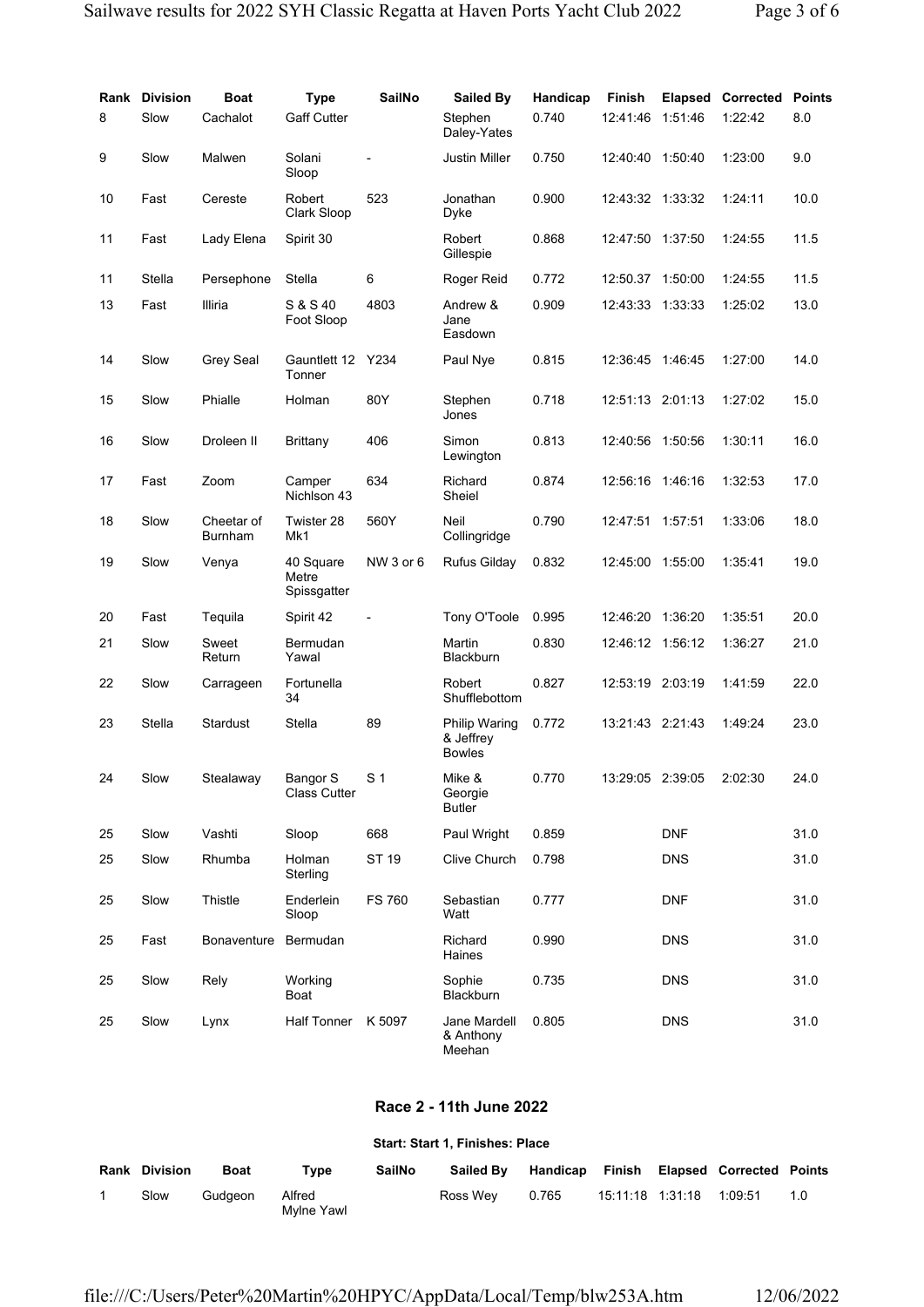|                         | <b>Rank Division</b> | Boat                   | <b>Type</b>                       | <b>SailNo</b>  | <b>Sailed By</b>                            | Handicap | <b>Finish</b>    |            | <b>Elapsed Corrected</b> | <b>Points</b> |
|-------------------------|----------------------|------------------------|-----------------------------------|----------------|---------------------------------------------|----------|------------------|------------|--------------------------|---------------|
| $\overline{\mathbf{c}}$ | Stella               | Timoa                  | Stella                            | 91             | Andrew<br>Gilmour                           | 0.772    | 15:25:49         | 1:35:49    | 1:13:58                  | 2.0           |
| 3                       | Fast                 | Whisper                | International<br>One Design       | GBR 7          | Mark Wincer                                 | 0.870    | 15:25:38 1:25:38 |            | 1:14:30                  | 3.0           |
| 4                       | Fast                 | Sunstone               | <b>S&amp;S</b>                    | GBR 2183       | Will & Jenny<br>Taylor-Jones                | 0.922    | 15:21:09         | 1:21:09    | 1:14:49                  | 4.0           |
| 5                       | Slow                 | Sweet<br>Return        | Bermudan<br>Yawal                 |                | Martin<br>Blackburn                         | 0.830    | 15:11:36 1:31:36 |            | 1:16:02                  | 5.0           |
| 6                       | Fast                 | Flight of<br>Ufford    | Spirit 52                         | GBR3598R       | Sean<br>McMillan                            | 1.075    | 15:10:57 1:10:57 |            | 1:16:16                  | 6.0           |
| 7                       | Slow                 | Phialle                | Holman                            | 80Y            | Stephen<br>Jones                            | 0.718    | 15:27:36 1:47:36 |            | 1:17:15                  | 7.0           |
| 8                       | Slow                 | Vashti                 | Sloop                             | 668            | Paul Wright                                 | 0.859    | 15:11:49         | 1:31:49    | 1:18:52                  | 8.0           |
| 9                       | Fast                 | Breeze of<br>Yorkshire | One Tonner                        | 1718           | Christopher<br>Baker                        | 0.861    | 15:32:19 1:32:19 |            | 1:19:29                  | 9.0           |
| 10                      | Fast                 | Illiria                | S & S 40<br>Foot Sloop            | 4803           | Andrew &<br>Jane<br>Easdown                 | 0.909    | 15:28:12 1:28:12 |            | 1:20:10                  | 10.0          |
| 11                      | Fast                 | Cereste                | Robert<br>Clark Sloop             | 523            | Jonathan<br>Dyke                            | 0.900    | 15:29:06 1:29:06 |            | 1:20:11                  | 11.0          |
| 12                      | Fast                 | Lady Elena             | Spirit 30                         |                | Robert<br>Gillespie                         | 0.868    | 15:34:03 1:34:03 |            | 1:21:38                  | 12.0          |
| 13                      | Slow                 | Cheetar of<br>Burnham  | Twister 28<br>Mk1                 | 560Y           | Neil<br>Collingridge                        | 0.790    | 15:23:33 1:43:33 |            | 1:21:48                  | 13.0          |
| 14                      | Slow                 | Malwen                 | Solani<br>Sloop                   |                | Justin Miller                               | 0.750    | 15:32:20         | 1:52:20    | 1:24:15                  | 14.0          |
| 15                      | Slow                 | Grey Seal              | Gauntlett 12 Y234<br>Tonner       |                | Paul Nye                                    | 0.815    | 15:26:07 1:46:07 |            | 1:26:29                  | 15.0          |
| 16                      | Stella               | Persephone             | Stella                            | 6              | Roger Reid                                  | 0.772    | 15:42:25         | 1:52:25    | 1:26:47                  | 16.0          |
| 17                      | Stella               | Stardust               | Stella                            | 89             | Philip Waring<br>& Jeffrey<br><b>Bowles</b> | 0.772    | 15:42:55 1:52:55 |            | 1:27:10                  | 17.0          |
| 18                      | Slow                 | Carrageen              | Fortunella<br>34                  |                | Robert<br>Shufflebottom                     | 0.827    | 15:26:09 1:46:09 |            | 1:27:47                  | 18.0          |
| 19                      | Slow                 | Droleen II             | <b>Brittany</b>                   | 406            | Simon<br>Lewington                          | 0.813    | 15:29:10 1:49:10 |            | 1:28:45                  | 19.0          |
| 20                      | Slow                 | Venya                  | 40 Square<br>Metre<br>Spissgatter | NW 3 or 6      | <b>Rufus Gilday</b>                         | 0.832    | 15:27:41 1:47:41 |            | 1:29:36                  | 20.0          |
| 21                      | Fast                 | Tequila                | Spirit 42                         |                | Tony O'Toole                                | 0.995    | 15:31:57 1:31:57 |            | 1:31:29                  | 21.0          |
| 22                      | Slow                 | Stealaway              | Bangor S<br><b>Class Cutter</b>   | S <sub>1</sub> | Mike &<br>Georgie<br>Butler                 | 0.770    | 15:46:06 2:06:06 |            | 1:37:06                  | 22.0          |
| 23                      | Slow                 | Cachalot               | <b>Gaff Cutter</b>                |                | Stephen<br>Daley-Yates                      | 0.740    | 15:54:03 2:14:03 |            | 1:39:12                  | 23.0          |
| 24                      | Fast                 | Zoom                   | Camper<br>Nichlson 43             | 634            | Richard<br>Sheiel                           | 0.874    |                  | <b>DNF</b> |                          | 25.0          |

# Race 3 - 12th June 2022

# Start: Start 1, Finishes: Place

| <b>Rank Division</b> | <b>Boat</b> | Type                              | <b>SailNo</b> | <b>Sailed By</b> |       |                          | Handicap Finish Elapsed Corrected Points |     |
|----------------------|-------------|-----------------------------------|---------------|------------------|-------|--------------------------|------------------------------------------|-----|
| Fast                 | Whisper     | International GBR 7<br>One Design |               | Mark Wincer      | 0.870 | 12:49:24 1:49:24 1:35:11 |                                          | 1 N |

file:///C:/Users/Peter%20Martin%20HPYC/AppData/Local/Temp/blw253A.htm 12/06/2022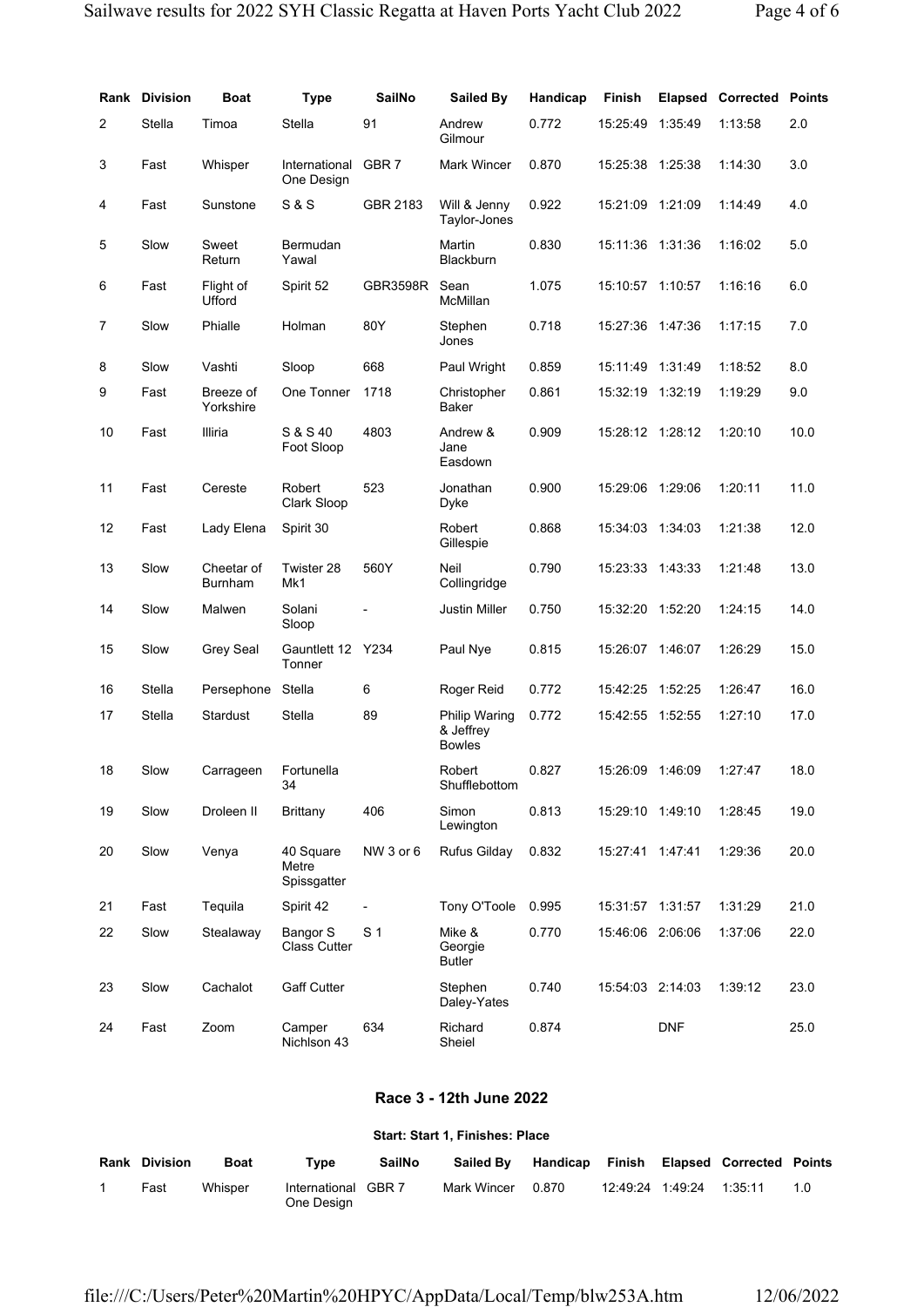| Rank           | <b>Division</b> | Boat                         | Type                              | <b>SailNo</b>  | Sailed By                                          | Handicap | <b>Finish</b>    | <b>Elapsed</b> | Corrected | <b>Points</b> |
|----------------|-----------------|------------------------------|-----------------------------------|----------------|----------------------------------------------------|----------|------------------|----------------|-----------|---------------|
| $\overline{2}$ | Fast            | Flight of<br>Ufford          | Spirit 52                         | GBR3598R       | Sean<br>McMillan                                   | 1.075    | 12:35:02         | 1:35:02        | 1:42:10   | 2.0           |
| 3              | Fast            | Mitzi                        | International<br>One Design       | <b>GBR 17</b>  | Ben Van<br>Dijke &<br>Amanda<br>Stear              | 0.870    | 12:57:37 1:57:37 |                | 1:42:20   | 3.0           |
| 4              | Fast            | Sunstone                     | <b>S &amp; S</b>                  | GBR 2183       | Will & Jenny<br>Taylor-Jones                       | 0.922    | 12:51:25 1:51:25 |                | 1:42:44   | 4.0           |
| 5              | Stella          | Timoa                        | Stella                            | 91             | Andrew<br>Gilmour                                  | 0.772    | 13:05:06 2:15:06 |                | 1:44:18   | 5.0           |
| 6              | Fast            | Lady Elena                   | Spirit 30                         |                | Robert<br>Gillespie                                | 0.868    | 13:00:40 2:00:40 |                | 1:44:44   | 6.0           |
| 7              | Fast            | Cereste                      | Robert<br>Clark Sloop             | 523            | Jonathan<br>Dyke                                   | 0.900    | 12:57:08 1:57:08 |                | 1:45:25   | 7.0           |
| 8              | Fast            | Breeze of<br>Yorkshire       | One Tonner                        | 1718           | Christopher<br>Baker                               | 0.861    | 13:07:33 2:07:33 |                | 1:49:49   | 8.0           |
| 9              | Slow            | Zest                         | Tumlare                           | 25             | Julian Lord                                        | 0.800    | 13:01:59 2:21:59 |                | 1:53:35   | 9.0           |
| 10             | Fast            | Illiria                      | S & S 40<br>Foot Sloop            | 4803           | Andrew &<br>Jane<br>Easdown                        | 0.909    | 13:07:36 2:07:36 |                | 1:55:59   | 10.0          |
| 11             | Slow            | Gudgeon                      | Alfred<br>Mylne Yawl              |                | Ross Wey                                           | 0.765    | 13:20:50 2:40:50 |                | 2:03:02   | 11.0          |
| 12             | Slow            | Droleen II                   | Brittany                          | 406            | Simon<br>Lewington                                 | 0.813    | 13:11:22 2:31:22 |                | 2:03:04   | 12.0          |
| 13             | Fast            | Tequila                      | Spirit 42                         |                | Tony O'Toole                                       | 0.995    | 13:10:47 2:10:47 |                | 2:10:08   | 13.0          |
| 14             | Slow            | Carrageen                    | Fortunella<br>34                  |                | Robert<br>Shufflebottom                            | 0.827    | 13:17:29 2:37:29 |                | 2:10:14   | 14.0          |
| 15             | Stella          | Persephone                   | Stella                            | 6              | Roger Reid                                         | 0.772    | 13:41:41 2:51:41 |                | 2:12:32   | 15.0          |
| 16             | Slow            | Phialle                      | Holman                            | 80Y            | Stephen<br>Jones                                   | 0.718    | 13:44:47 3:04:47 |                | 2:12:40   | 16.0          |
| 17             | Slow            | Cheetar of<br><b>Burnham</b> | Twister 28<br>Mk1                 | 560Y           | Neil<br>Collingridge                               | 0.790    | 13:29:39 2:49:39 |                | 2:14:01   | 17.0          |
| 18             | Slow            | Sweet<br>Return              | Bermudan<br>Yawal                 |                | Martin<br>Blackburn                                | 0.830    | 13:21:32 2:41:32 |                | 2:14:04   | 18.0          |
| 19             | Slow            | Malwen                       | Solani<br>Sloop                   |                | <b>Justin Miller</b>                               | 0.750    | 13:45:07 3:05:07 |                | 2:18:50   | 19.0          |
| 20             | Slow            | Vashti                       | Sloop                             | 668            | Paul Wright                                        | 0.859    | 13:22:29 2:42:29 |                | 2:19:34   | 20.0          |
| 21             | Slow            | Venya                        | 40 Square<br>Metre<br>Spissgatter | NW 3 or 6      | <b>Rufus Gilday</b>                                | 0.832    | 13:28:12 2:48:12 |                | 2:19:57   | 21.0          |
| 22             | Fast            | Zoom                         | Camper<br>Nichlson 43             | 634            | Richard<br>Sheiel                                  | 0.874    | 13:43:07 2:43:07 |                | 2:22:34   | 22.0          |
| 23             | Slow            | Grey Seal                    | Gauntlett 12 Y234<br>Tonner       |                | Paul Nye                                           | 0.815    | 13:37:46 2:57:46 |                | 2:24:53   | 23.0          |
| 24             | Slow            | Rhumba                       | Holman<br>Sterling                | ST 19          | Clive Church                                       | 0.798    | 13:42:12 3:02:12 |                | 2:25:24   | 24.0          |
| 25             | Stella          | Stardust                     | Stella                            | 89             | <b>Philip Waring</b><br>& Jeffrey<br><b>Bowles</b> | 0.772    | 14:02:12 3:12:12 |                | 2:28:23   | 25.0          |
| 26             | Slow            | Thistle                      | Enderlein<br>Sloop                | <b>FS 760</b>  | Sebastian<br>Watt                                  | 0.777    | 14:02:25 3:22:25 |                | 2:37:17   | 26.0          |
| 27             | Slow            | Stealaway                    | Bangor S<br><b>Class Cutter</b>   | S <sub>1</sub> | Mike &<br>Georgie<br><b>Butler</b>                 | 0.770    |                  | <b>DNF</b>     |           | 29.0          |
| 27             | Fast            | Bonaventure                  | Bermudan                          |                | Richard<br>Haines                                  | 0.990    |                  | <b>DNF</b>     |           | 29.0          |